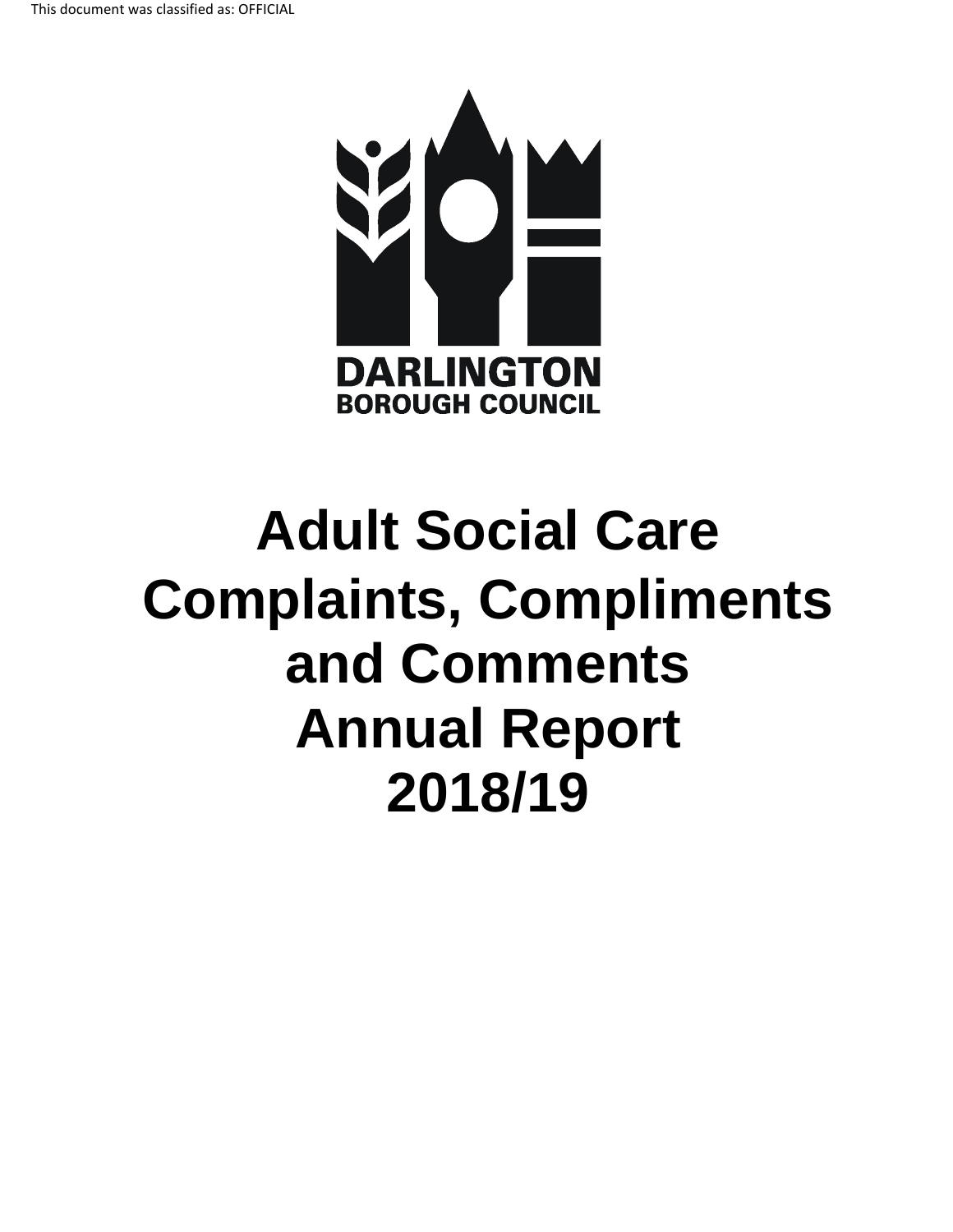# **Contents**

| Introduction                                                                                                                                                                                                                                                                                                                                                                                                        | 3                                                          |  |  |  |
|---------------------------------------------------------------------------------------------------------------------------------------------------------------------------------------------------------------------------------------------------------------------------------------------------------------------------------------------------------------------------------------------------------------------|------------------------------------------------------------|--|--|--|
| Local Government and Social Care Ombudsman (Health Services Ombudsman) 4                                                                                                                                                                                                                                                                                                                                            |                                                            |  |  |  |
| Information and Accessibility                                                                                                                                                                                                                                                                                                                                                                                       | 4                                                          |  |  |  |
| Advocacy                                                                                                                                                                                                                                                                                                                                                                                                            | 4                                                          |  |  |  |
| Summary                                                                                                                                                                                                                                                                                                                                                                                                             | 5                                                          |  |  |  |
| Review of the Year<br>- Breakdown of all Representations<br>- Total Complaints, Compliments and Comments Received 2018/19<br>- Breakdown of Compliments by Service Area/Team<br>- Breakdown of Complaints by Service Area/Team<br>- Breakdown of Complaints by Issue<br>- Complaint Outcomes<br>- Local Government Ombudsman Complaints Received 2018/19<br>- Local Government Ombudsman Complaint Outcomes 2018/19 | 6<br>6<br>6<br>$\overline{7}$<br>8<br>10<br>11<br>11<br>11 |  |  |  |
| <b>Organisational Learning</b>                                                                                                                                                                                                                                                                                                                                                                                      | 12                                                         |  |  |  |
| <b>Further Recommendations</b>                                                                                                                                                                                                                                                                                                                                                                                      | 13                                                         |  |  |  |
| Performance against the Procedure                                                                                                                                                                                                                                                                                                                                                                                   |                                                            |  |  |  |
| Performance Indicator for 2018/19                                                                                                                                                                                                                                                                                                                                                                                   |                                                            |  |  |  |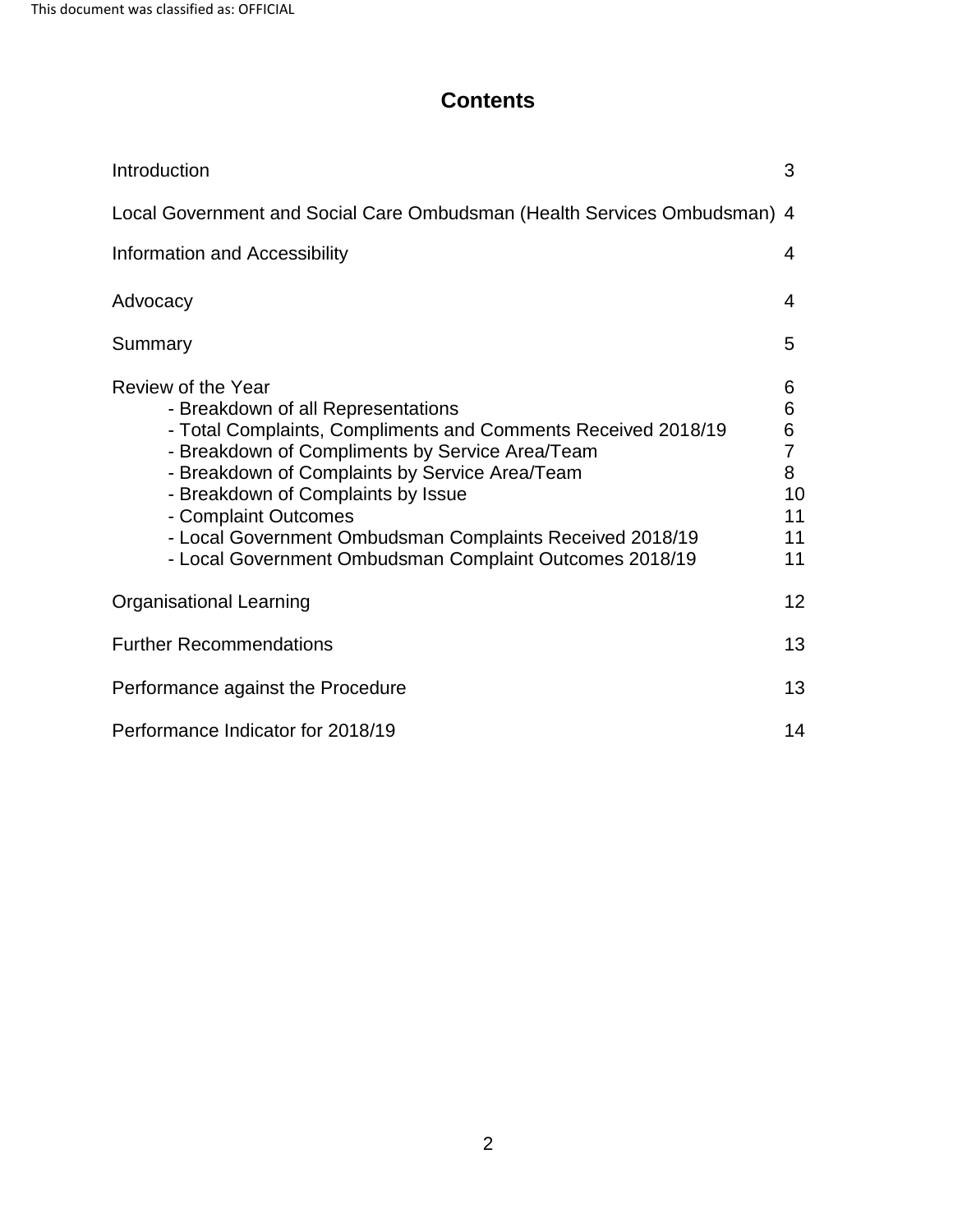# <span id="page-2-0"></span>**Introduction**

 Members and staff of the effectiveness of the Adult Social Care Complaints, Compliments and Comments Procedure (the procedure). The purpose of this annual report is to inform service users, carers, the public, Council

 On the 1 April 2009 the Local Authority Social Services and National Health Service Complaints (England) Regulations 2009 (the regulations) came into force following the consultation 'Making Experiences Count' by the Department of Health. The consultation found that the complaints processes for people receiving both health and social care services were overly complex and inflexible.

 As a result the legislation introduced altered the way in which complaints are handled care services. The regulations also introduced a duty for health and social care services to cooperate. introducing a single joint complaints process for both social care and health services, with one stage as opposed to the previous three stage process used in relation to adult social

to ensure complaints are handled effectively and in line with the regulations.<br>The procedure aims to: The Council implemented a new procedure on the 1 April 2010 providing a local framework

- (a) Make it as easy and accessible as possible for service users and their carers to raise complaints;
- (b) Foster an organisational culture in which complaints are accepted, owned and resolved as efficiently as possible;
- (c) Ensure high levels of customer satisfaction with complaints handling;
- (d) Resolve individual issues when they arise and reduce the number of complaints referred to the Ombudsman; and
- (e) Enable the Council to identify topics and trends in relation to adult social care complaints and improve services as a result.

 Council complies with the arrangements made under the regulations. They act as the 'Adjudicating Officer', which means they make decisions on complaints and decide what action should be taken in light of the outcome of a complaint. The Assistant Director Adult Services is the responsible person for ensuring that the

 The Complaints and Information Governance Manager (Complaints Manager) is the responsible person for managing the procedure for handling and considering complaints in accordance with the agreements made under the regulations.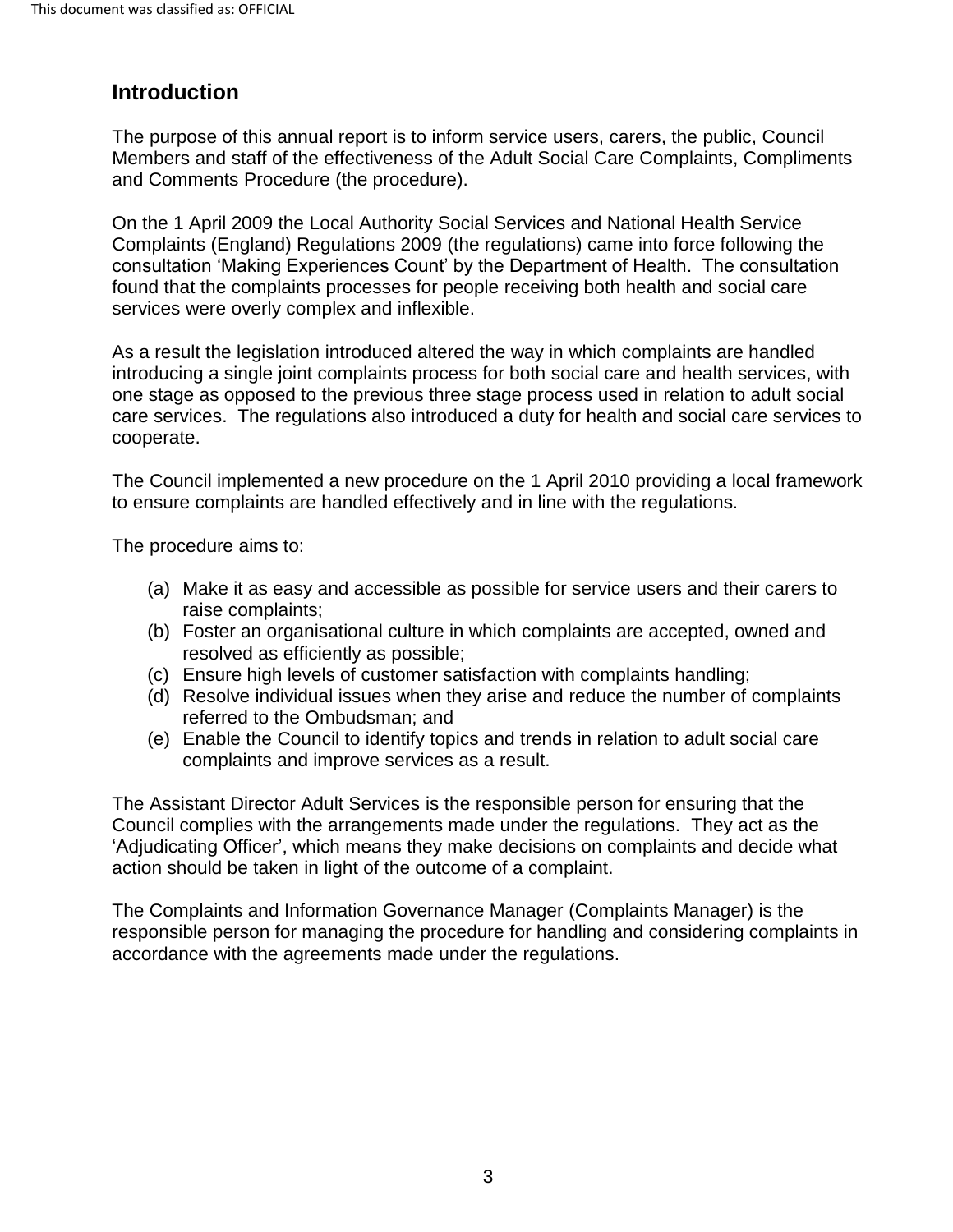# <span id="page-3-0"></span> **Local Government and Social Care Ombudsman (Health Services Ombudsman)**

 Ombudsman (LGSCO) from the outset, the LGSCO will not normally investigate until the Council has conducted its own investigation and provided a response. Where it has not been possible for the complaint to be resolved to the satisfaction of the complainant they may refer the matter to the LGSCO (or Health Services Ombudsman for some joint Although complainants can refer their complaints to the Local Government and Social Care complaints).

## **Information and Accessibility**

 procedures are easily accessible we have produced two leaflets (one for children and young people and one for adults) covering all Council services to reflect the single point of access for complainants within the Council. The leaflets are available in all Council buildings. They have been written in line with the Plain English Campaign standards. The We are committed to making sure that everyone has equal access to all our services, including the complaints procedure. To help make sure the Council's complaints title is written in the most commonly used community languages and it contains details on

how to access the information in other formats, for example, large print, audio and Braille.<br>Information is available on the Council's website. There is also an electronic form which people can use to make a complaint, pay someone a compliment or pass comment on Council services. People may make a complaint in any format they wish. This can be in writing, by email, via the web, over the phone, in person or by any other reasonable means.

The Complaints Manager can arrange advocates and interpreters (including British Sign Language interpreters) where appropriate.

# **Advocacy**

During 2018/19 the Council commissioned an advocacy service which provides RPRs (Relevant Persons Representatives), IMCAs (Independent Mental Capacity Advocates), IMHAs (Independent Mental Health Act Advocates), Court of Protection Advocacy, and Care Act Advocates. This is provided by Darlington association on Disability (DAD)

 with a sensory impairment, and NHS Complaints Advocacy on behalf of the NHS. The Council also commissioned Specialist Advocacy / Welfare Rights services for adults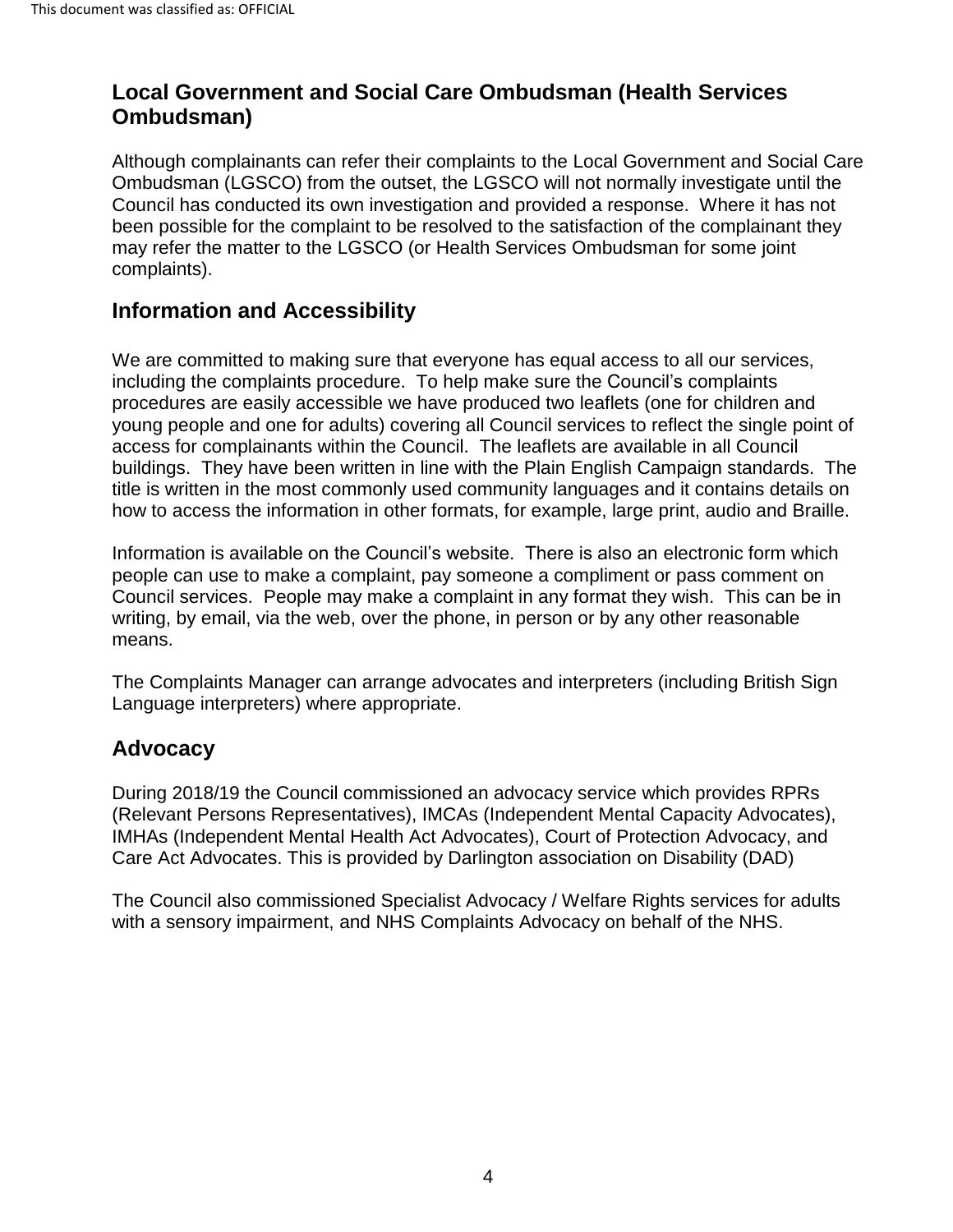## <span id="page-4-0"></span>**Summary**

- There has been a decrease in overall feedback from 104 representations in 2017/18 to 99 in 2018/19.
- We investigated 64 complaints under the procedure during 2018/19, a decrease from 92 in 2017/18.
- We received 33 compliments under the procedure during 2018/19, an increase from six in 2017/18.
- We received two comments under the procedure during 2018/19, an increase from zero in 2017/18.
- The Council did not receive any complaints which did not qualify for investigation under the procedure during 2018/19, a decrease from five in 2017/18.
- 13 adult social care complaints were progressed to the LGSCO during 2018/19, an increase from seven in 2017/18.
- The LGSCO reached a decision on 14 complaints during 2018/19, an increase from seven in 2017/18.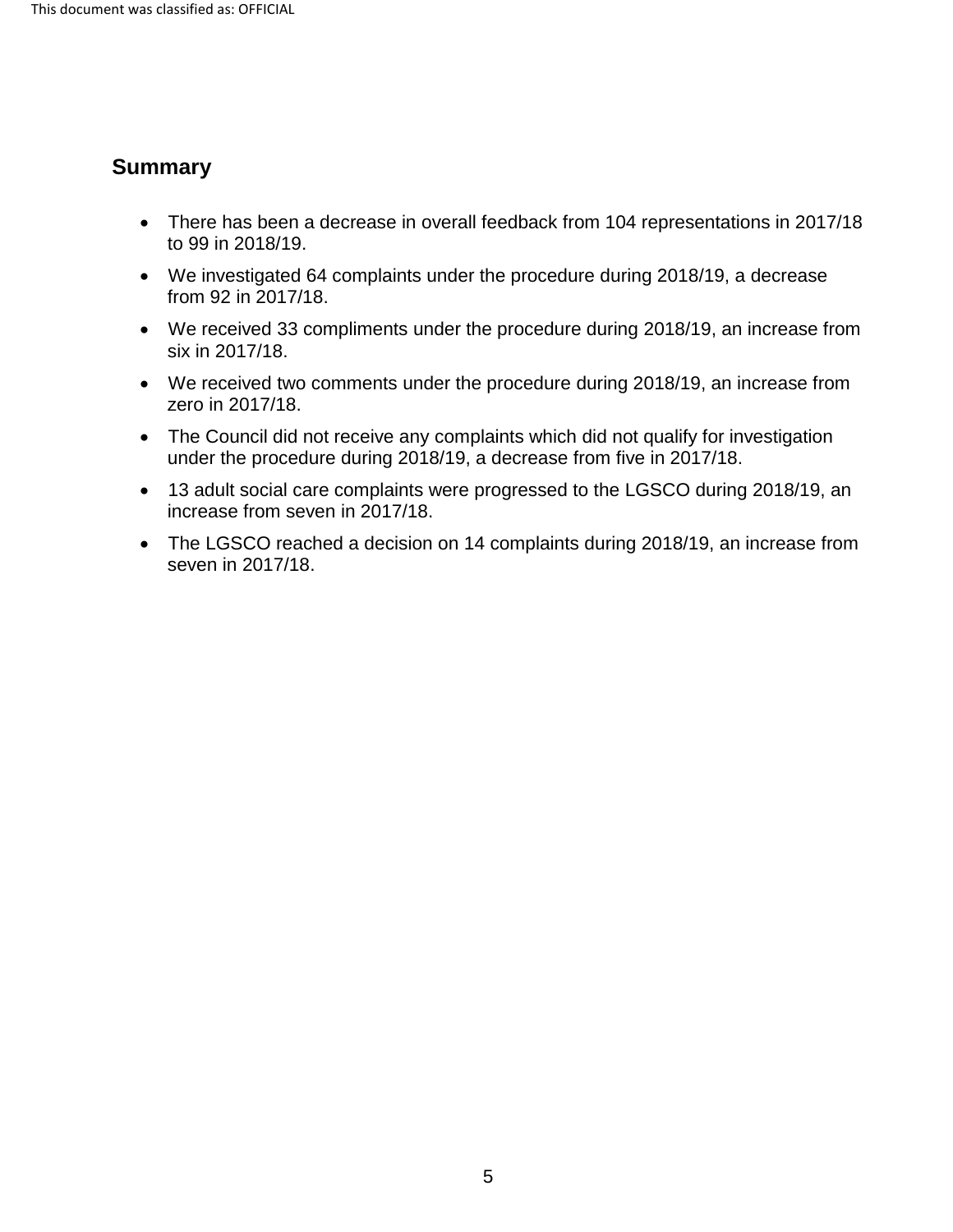# <span id="page-5-0"></span> **Review of the Year**

#### **Breakdown of all Representations**

 A total of 99 representations were handled under the procedure during 2018/19. This does not include those representations responded to directly by social care providers i.e. care homes and home (domiciliary) care providers, as these fall outside the regulations.





 There was a decrease in the number of complaints we investigated, compared to 93 in 2017/18.

 There was an increase in the number of compliments we received, compared to six in 2017/18.

There was an increase in the number of comments we received, compared to zero in 2017/18.

five 2017/18. There was a decrease in the number of non-qualifying complaints received, compared to five 2017/18.<br>
6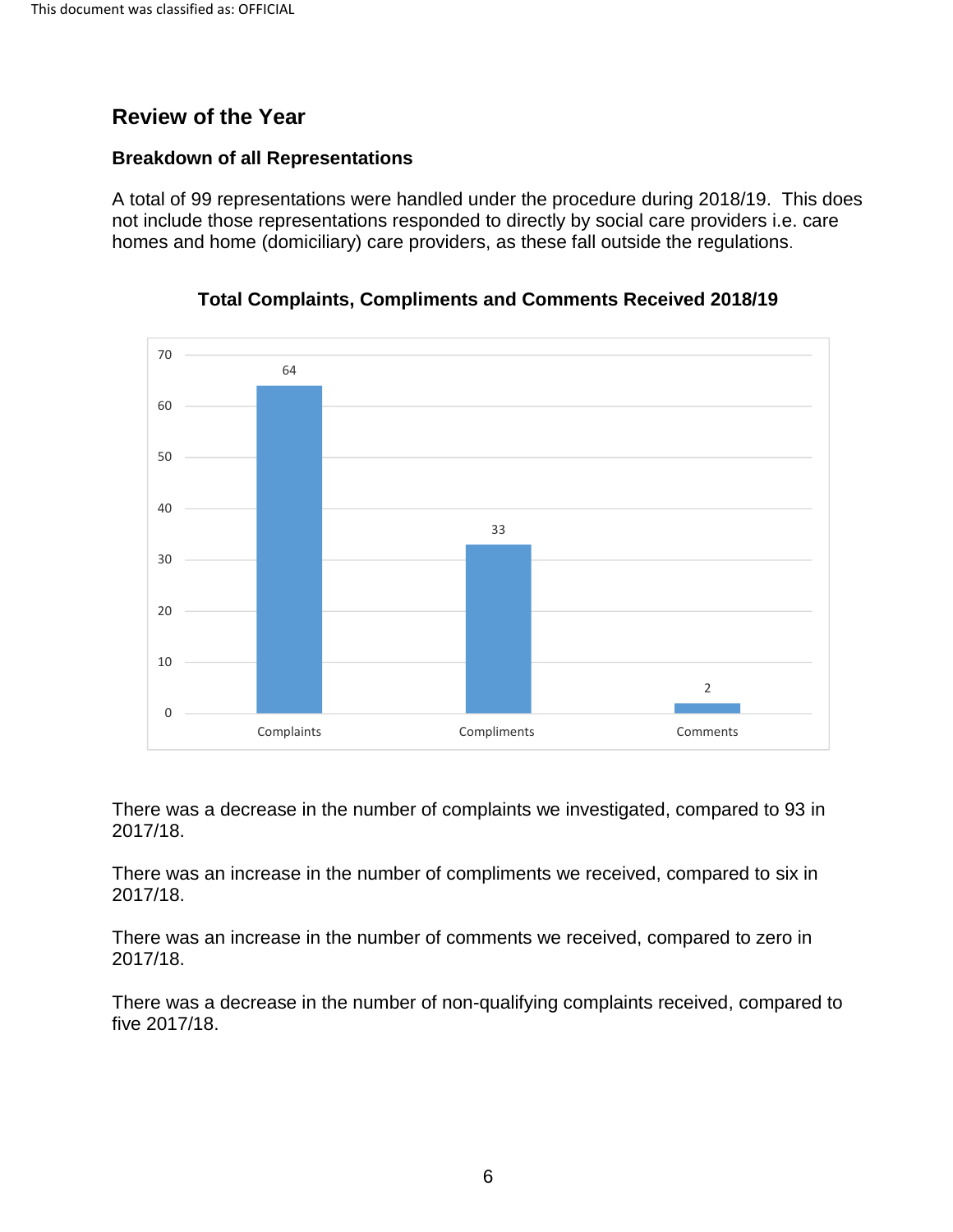<span id="page-6-0"></span>

#### **Breakdown of Compliments Received by Team**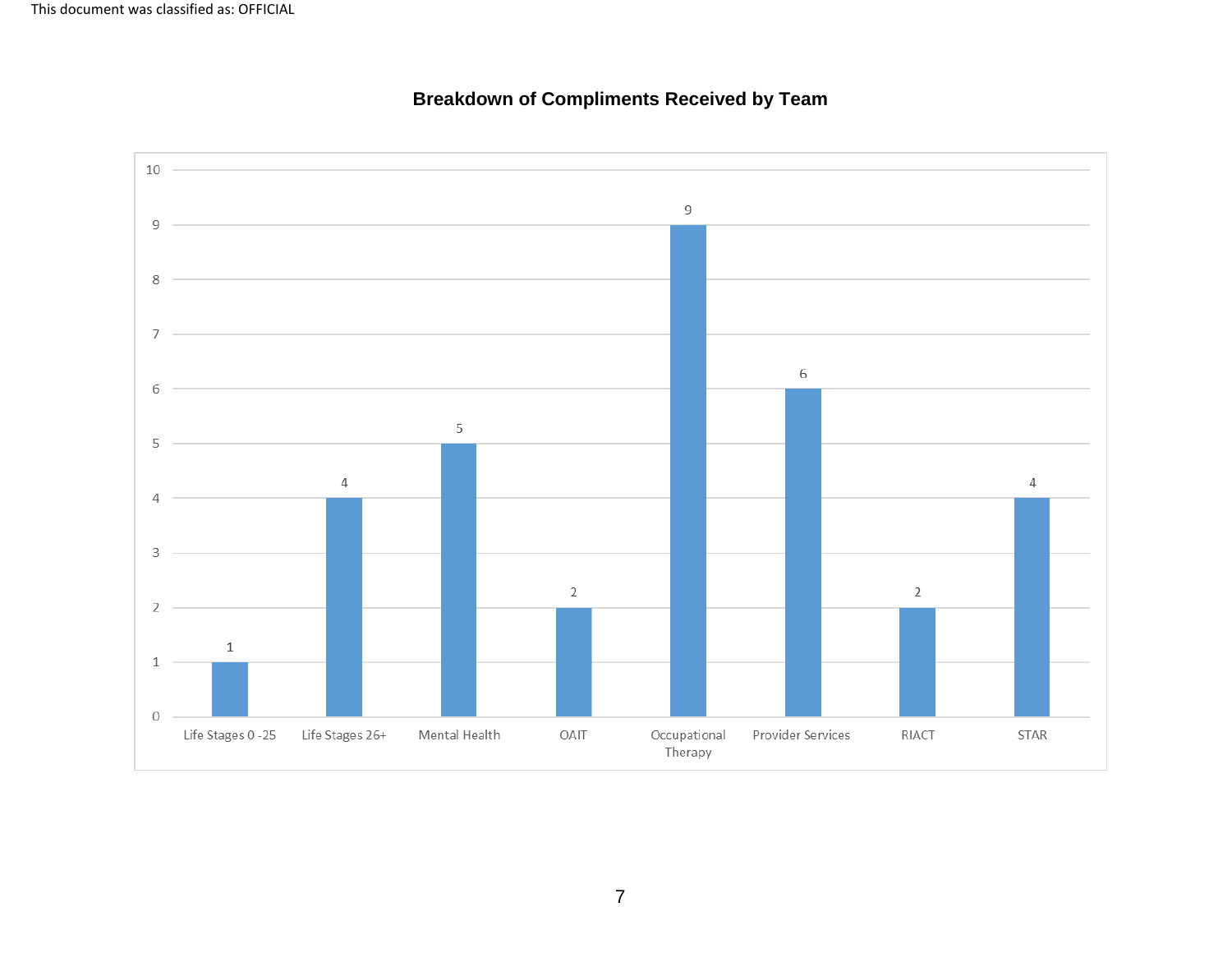<span id="page-7-0"></span>

#### **Breakdown of Complaints Received by Service Area/Team**

*N.B. Those teams that are not listed did not receive any complaints during 2018/19.*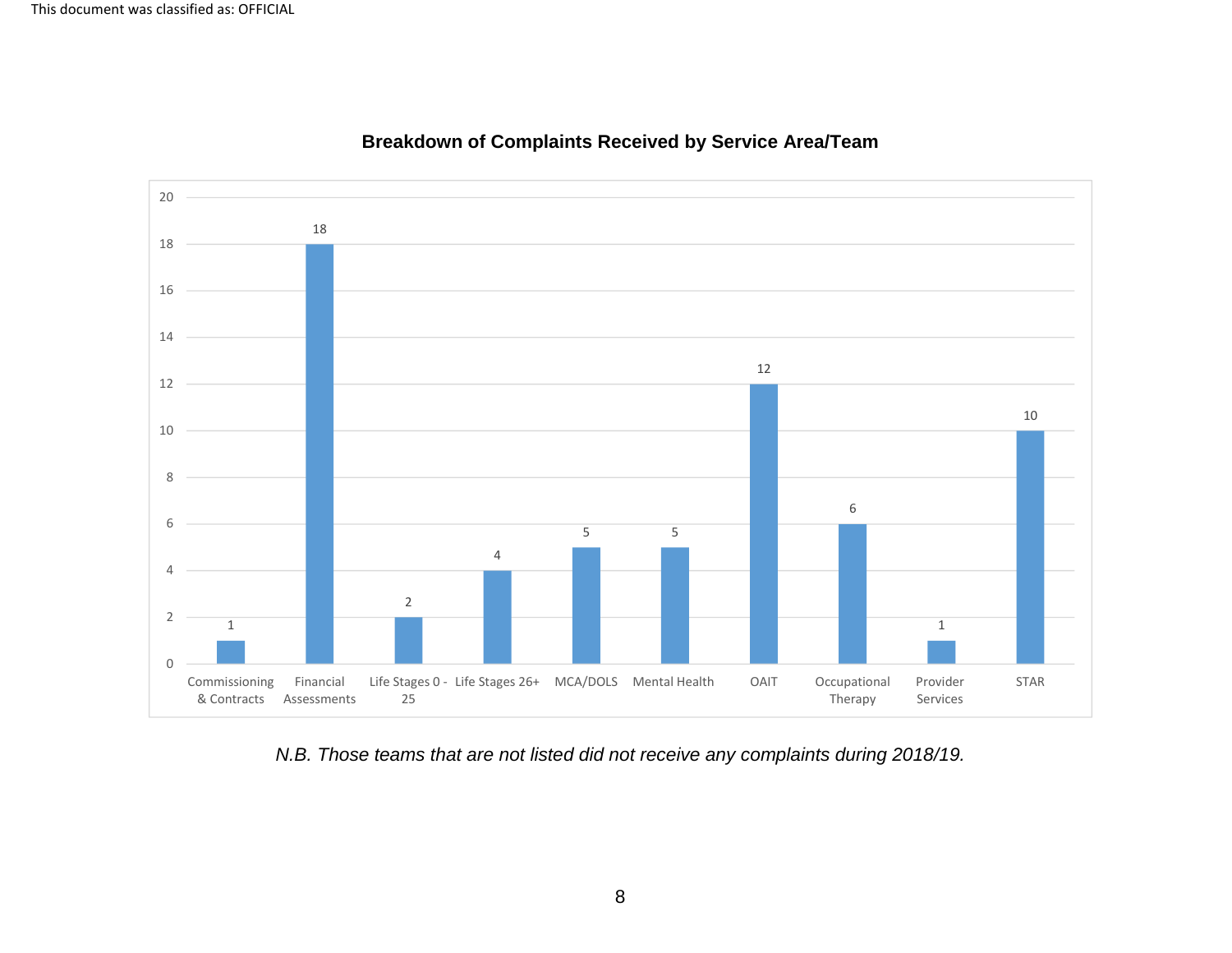.

 Commissioning & Contracts received one complaints, the same number as in 2017/18. This related to a care agency.

 Financial Assessments saw a reduction in complaints from 20 in 2017/18. The most common theme was dissatisfaction with the outcome of a financial assessment.

 There was a decrease in complaints for the Life Stages 0 – 25 Team, compared to eight in 2017/18.

2017/18.<br>There was an increase in complaints for Life Stages 26+, compared to three in 2017/18. There was no common theme in the complaints received.

 Liberty Safeguards), from zero in 2017/18. There was no common theme in the complaints There was an increase in complaints for MCA/DOLS (Mental Capacity Act/Deprivation of received.

The Mental Health Team received five complaints, an increase from three in 2017/18. There was no common theme in the complaints received.

 Team, from 37 in 2017/18. The most common complaint remained people's dissatisfaction with the outcome of their assessment. Another common complaint was the time taken to There was a significant decrease in complaints for the Ongoing Assessment & Intervention undertake assessments.

 Occupational Therapy received six complaints, an increase from five in 2017/18. The most common themes were people's dissatisfaction with the outcome of their assessment and the time taken to undertake assessments.

There was one complaint for Provider Services, the same number as in 2017/18.

 they did in 2017/18. There was no common theme in the complaints received. STAR (Short Term Assessment & Review Team) received the same number of complaints as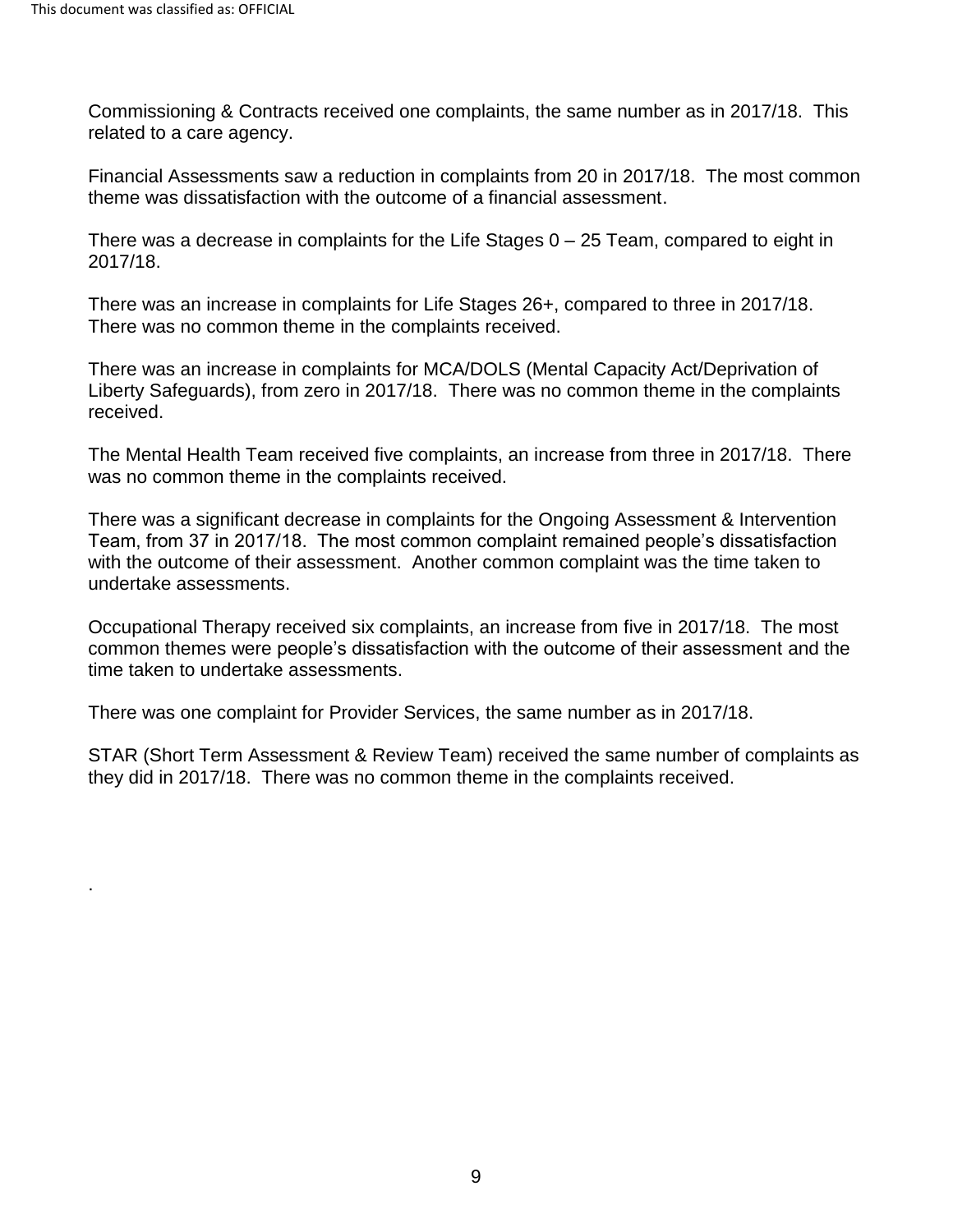<span id="page-9-0"></span>

#### **Breakdown of Complaints Received by Issue**

 The most common cause of complaint remained dissatisfaction with a decision/assessment. In total the Council received 17 complaints about this issue, a significant reduction from 49 in 2017/18.

2017/18.<br>The joint second common causes of complaint were charges/fees and service provision. The Council received 13 complaints about charges/fees, an increase from 2 in 2017/18. There was a decrease in complaints about service provision from 17 in 2017/18.

There was a decrease in complaints about service provision from 17 in 2017/18.<br>The fourth most common cause of complaint was staff attitude/behavior. There was a decrease in complaints about staff attitude/behavior from 11 in 2017/18.

 The fifth most common cause of complaint was communication. There was a significant decrease in complaints about communication from 12 in 2017/18.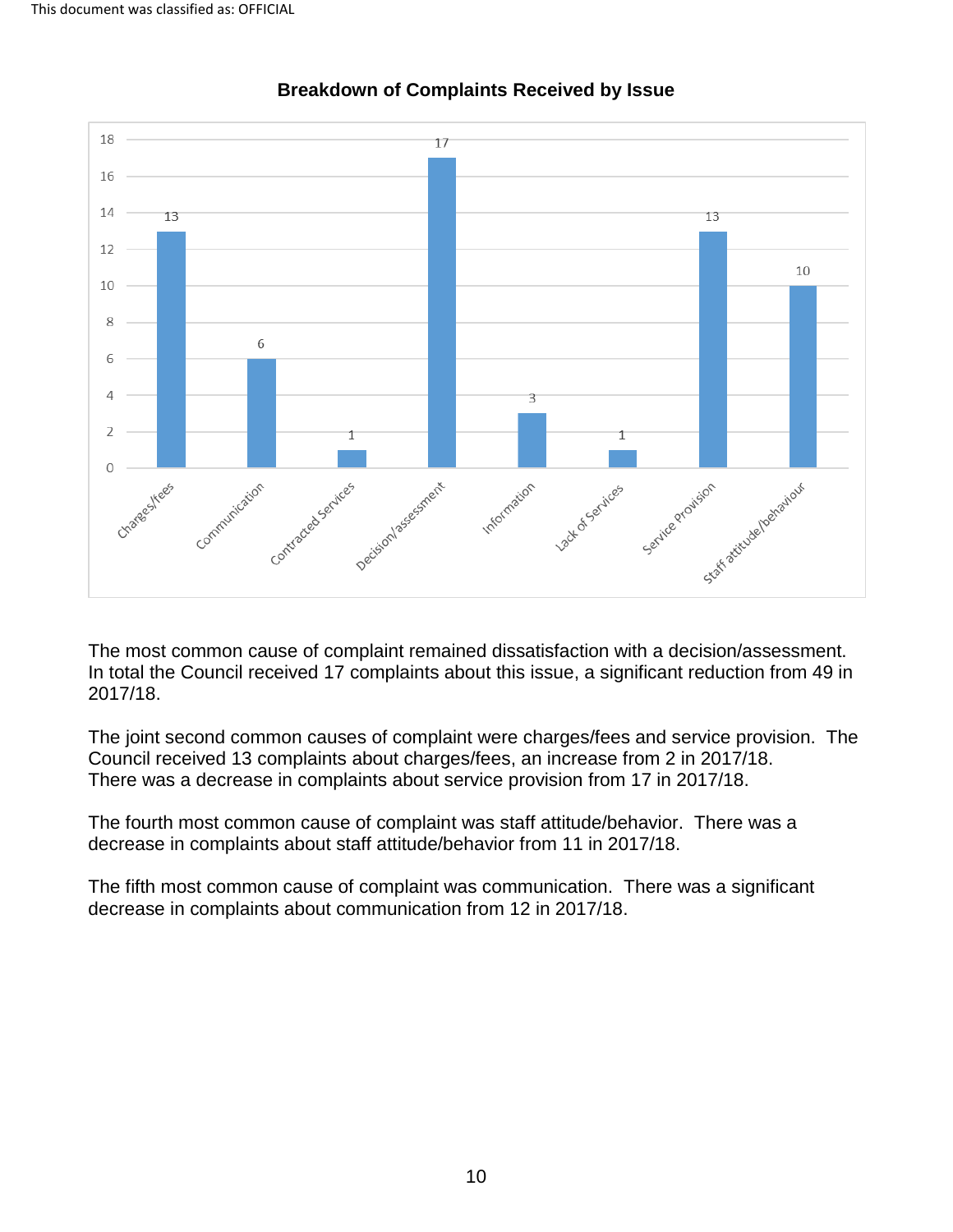#### **Complaint Outcomes**

 77 complaint investigations were concluded during 2018/19. The outcomes of these complaints are detailed in the chart below.

| <b>Service Area/Team</b>                                                                 | <b>Upheld</b>  | <b>Partly</b><br><b>Upheld</b> | <b>Not</b><br><b>Upheld</b> | <b>Inconclusive</b> | Withdrawn      | <b>Total</b>    |
|------------------------------------------------------------------------------------------|----------------|--------------------------------|-----------------------------|---------------------|----------------|-----------------|
| <b>Financial Assessments</b>                                                             | 5              | 3                              | 10                          | $\overline{2}$      | 1              | 21              |
| Lifeline                                                                                 | $\overline{0}$ | $\mathbf{1}$                   | $\overline{0}$              | $\overline{0}$      | $\overline{0}$ | 1               |
| Life Stages $0 - 25$                                                                     | $\overline{0}$ | $\mathbf 0$                    | 1                           | 0                   | $\overline{2}$ | $\mathbf{3}$    |
| Life Stages 26+                                                                          | 1              | 1                              | $\Omega$                    | 0                   | 1              | $\mathbf{3}$    |
| <b>Occupational Therapy</b>                                                              | $\mathbf 0$    | 1                              | $\mathbf 0$                 | 0                   | 3              | 4               |
| <b>Ongoing Assessment &amp;</b><br><b>Intervention Team</b><br>(OAIT)                    | 5              | 6                              | 5                           | 1                   | 5              | 22              |
| Responsive Integrated<br><b>Assessment Care Team</b><br>(RIACT)                          | $\Omega$       | 1                              | $\Omega$                    | $\overline{0}$      | $\overline{0}$ | 1               |
| <b>Short Term Assessment</b><br>& Review Team                                            | 1              | 6                              | 1                           | $\overline{0}$      | 3              | 11              |
| <b>Mental Capacity</b><br>Act/Deprivations of<br><b>Liberty Safeguards</b><br>(MCA/DOLS) | 1              | 3                              | $\Omega$                    | $\overline{0}$      | $\overline{0}$ | 4               |
| <b>Mental Health</b>                                                                     | 1              | $\overline{0}$                 | $\overline{2}$              | $\overline{0}$      | $\overline{2}$ | $5\phantom{.0}$ |
| <b>Contracts &amp; Quality</b>                                                           | $\Omega$       | 1                              | $\Omega$                    | $\overline{0}$      | $\overline{0}$ | 1               |
| <b>Provider Services</b>                                                                 | $\overline{0}$ | $\Omega$                       | $\Omega$                    | $\overline{0}$      | 1              | 1               |
| <b>Total</b>                                                                             | 14             | 23                             | 18                          | 4                   | 18             | 77              |

#### **Local Government Ombudsman Complaints Received 2018/19**

 13 adult social care complaints were progressed to the LGSCO during 2017/18, an increase from seven in 2017/18. There were no common themes in the complaints referred to the LGSCO.

#### **Local Government Ombudsman Complaint Outcomes 2018/19**

 14 adult social care complaints were determined by the LGSCO during 2018/19, compared to seven in 2017/18. seven in 2017/18.<br>11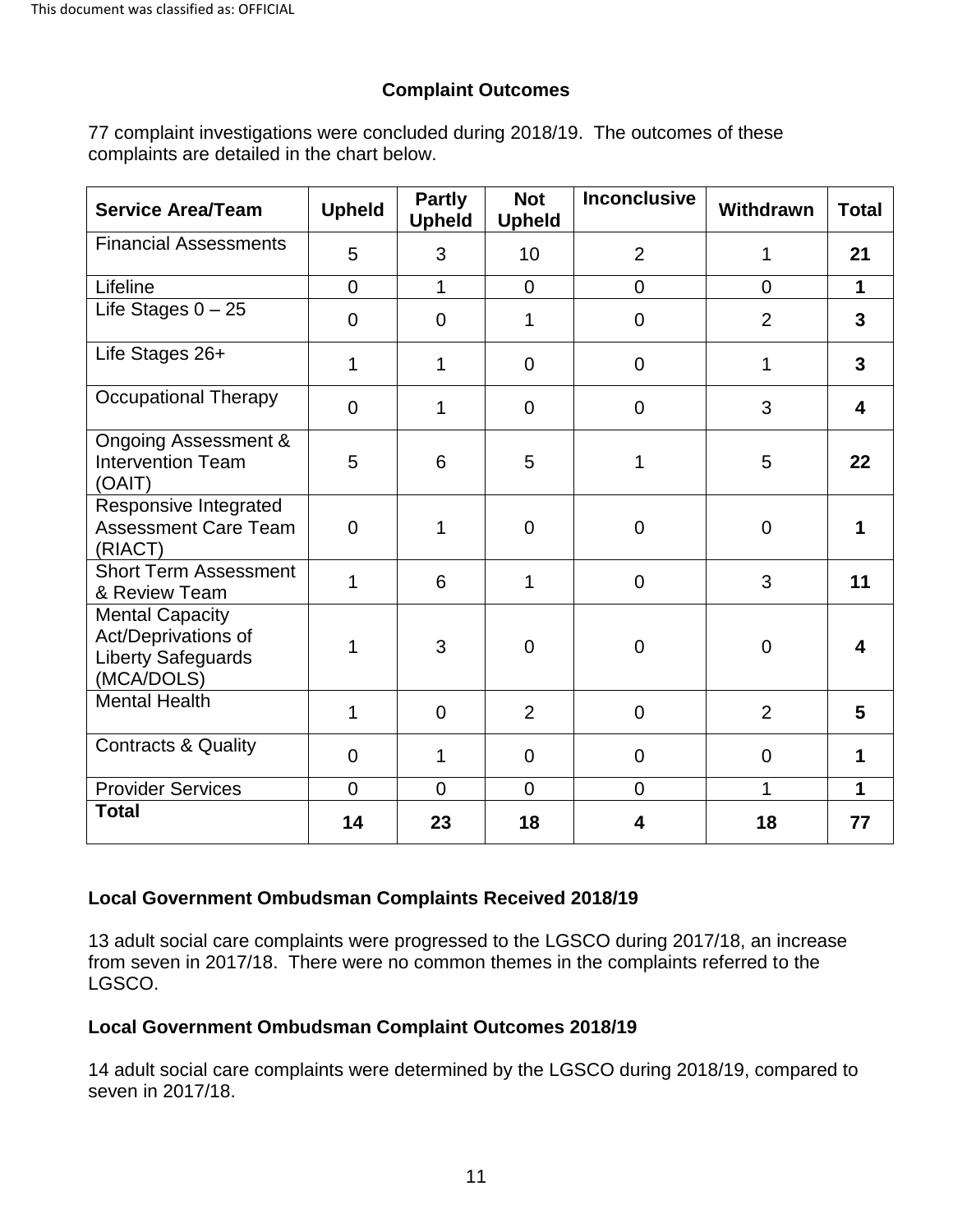<span id="page-11-0"></span> Full details of those complaints determined by the LGSCO are included in the Cabinet reports of 11 December 2018 and 10 September 2019 entitled **Review of Outcome of Complaints** [Made to Ombudsman.](https://democracy.darlington.gov.uk/ieListMeetings.aspx?CommitteeId=137)

# **Organisational Learning**

#### *Financial Assessments*

Following a complaint for Financial Assessments it was agreed a reminder to be sent to staff to discuss the financial assessment process with individuals who are requiring adult social care services and that Adult Social Care procedures need to be followed to request a financial assessment in a timely manner.

 included an accurate summary of the relevant law and statutory guidance. The report Following another complaint for Financial Assessments the Council carried out a new public consultation on its proposed charging policies and presented a new report to Cabinet which explained that Councillor's have discretion about treatment of income from benefits for people who receive care and support in a non-residential setting (apart from prescribed benefits which the law says must be disregarded).

Following a further complaint for Financial Assessments the Council revisited its guidance and policy on intermediate care and amended the guidance to explain what constitutes a short-break and what is intermediate care and in what circumstances the Council will pay for care.

Following a further complaint Financial Assessments agreed to review the process for sending out letters to request direct payment returns.

## *Mental Capacity Act/Deprivations of Liberty Safeguards (MCA/DOLS)*

 adult social care staff have up to date training in relation to Safeguarding Adults and the Mental Capacity Act. It was also agreed that the Mental Capacity Act training would be updated to include the issue of control and coercion and how this can impact on an the training since this was introduced would be made aware of the impact of control and coercion through guidance and discussions at team meetings. The Council also decided to Following a complaint for Safeguarding Adults it was agreed the Council would ensure all individual's capacity to make decisions and that all adult social care staff who had not been on issue guidance on witnessing Deed of Revocation of Power of Attorney.

Following a further complaint for Safeguarding Adults it was agreed feedback would be provided to all parties involved where appropriate following any enquiry.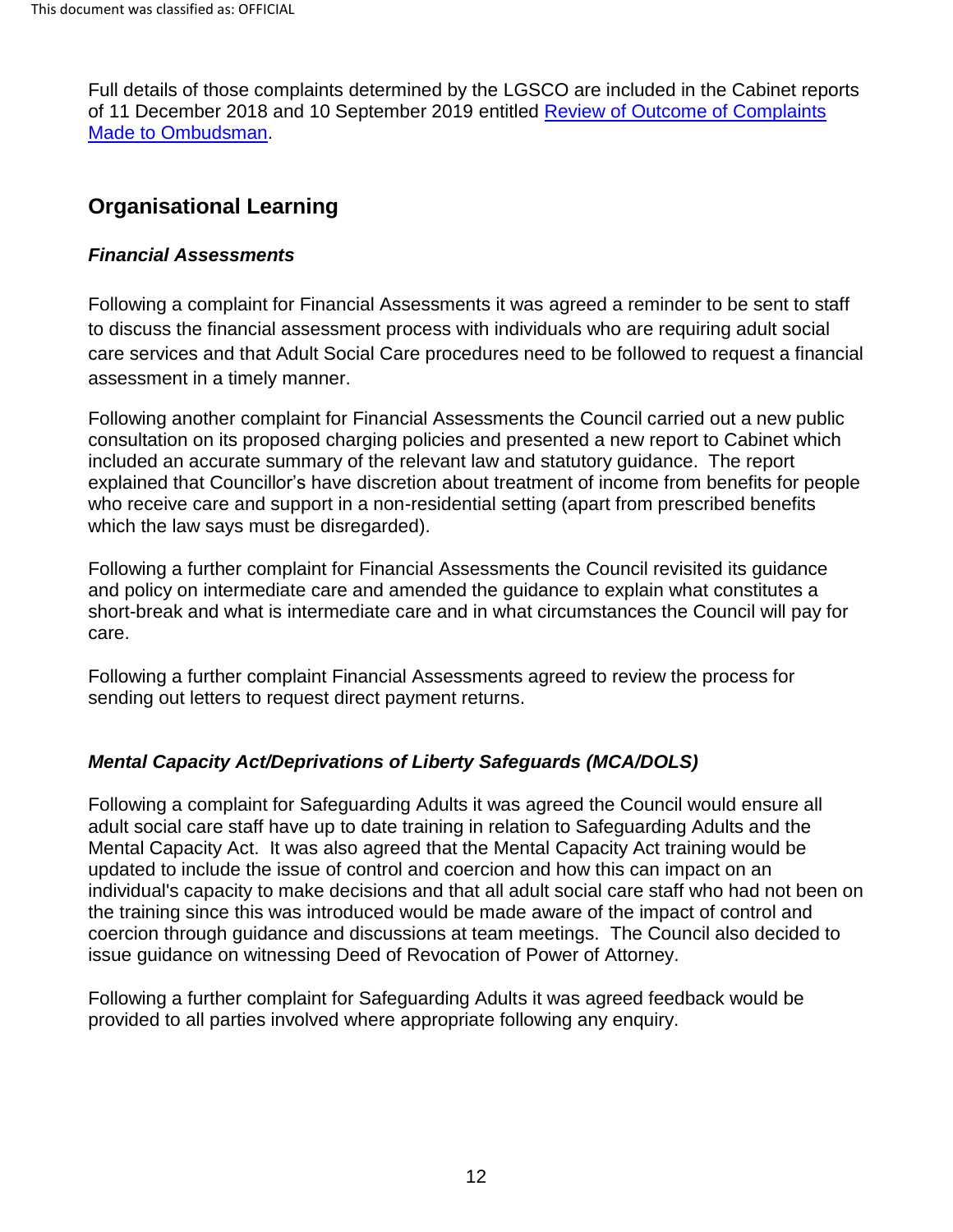### <span id="page-12-0"></span> *Ongoing Assessment & Intervention Team (OAIT)*

 Following a complaint for OAIT it was agreed that individuals would be contacted once transferred to an alternative team to inform them of the timescale for when an assessment can be expected.

 person may need support in this area. It was also agreed that the Council would ensure all own framework and ensure the principles of safeguarding are considered when a safeguarding concern is received. Furthermore, the Council agreed to ensure decisions Following another complaint for OAIT it was agreed assessments and support plans would address communication needs and finances adequately when there is any indication the staff are aware to check whether the situation fits within the description of abuse set out in its about safeguarding are properly recorded and detailed and review its safeguarding training to ensure these matters are made clear.

 should be made in person and that all complex cases must have face to face assessments. Following a further complaint for OAIT it was agreed that wherever possible assessments

As a result of another complaint for OAIT it was agreed

#### *Short Term Assessment & Review Team (STAR)*

 will be taken into account for financial assessments. It was also agreed that Social Workers Following a complaint for STAR it was agreed the policy would be amended to make it clear that if a person moves from their own home into extra care or supported living their property would make it clear to families and service users at the outset of their involvement what potential discharge arrangements would be.

## **Further recommendations**

Adult Services should ensure complaints are responded to in a timely manner and that where an extension is required this is communicated to the complainant and properly recorded.

## **Performance against the Procedure**

The target for acknowledging receipt of complaints under the procedure is 3 working days.

 timescale, an increase from 63.7% in 2017/18. 69.4%of complaints received during 2018/19 were acknowledged within the 3 working day

 complainants should receive a response within six months. The procedure sets out a There are no longer any statutory timescales for complaint responses, except that timescale for dealing with complaints solely about the Council's services i.e. 30 working days,